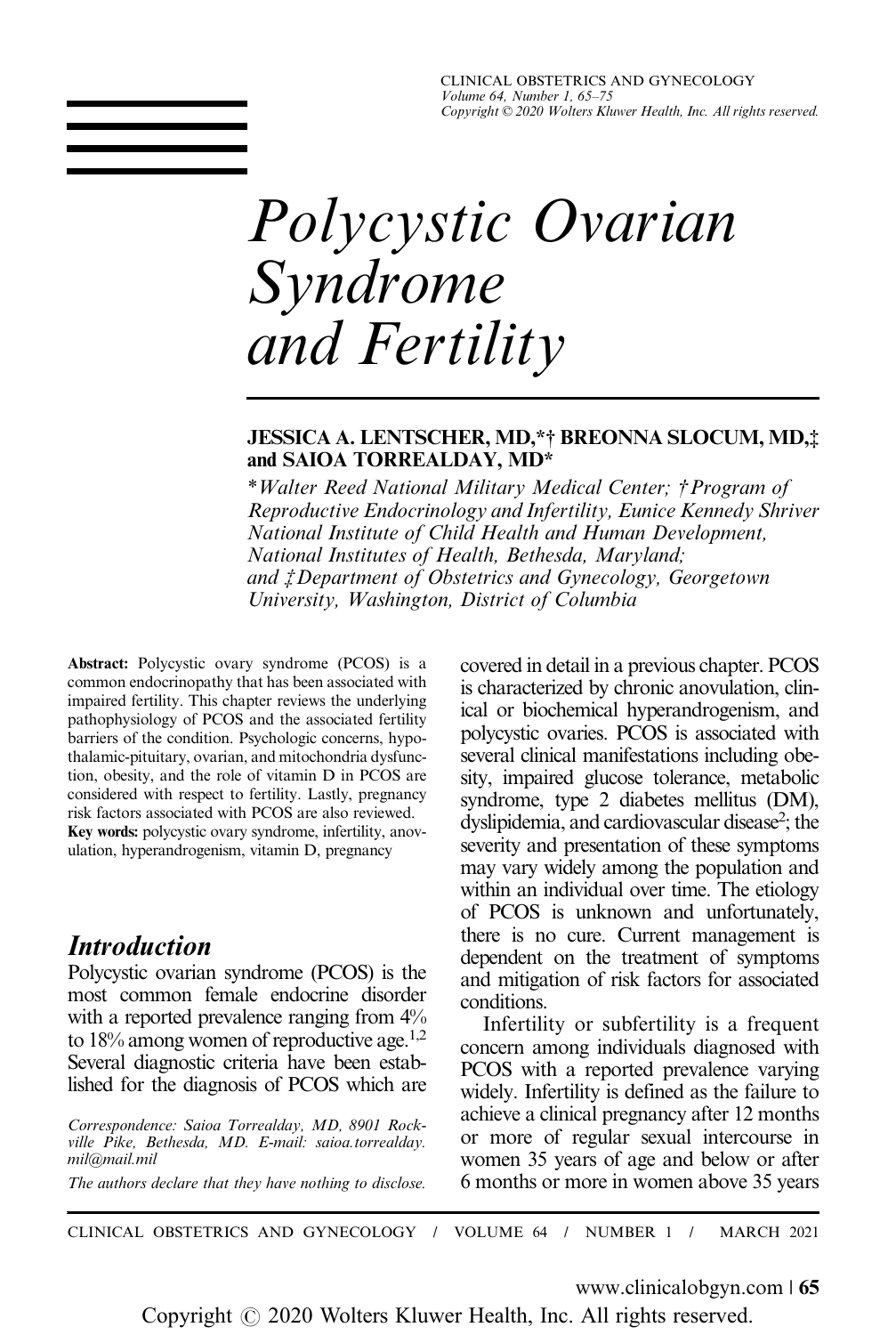of age[.3](#page-8-0) While infertility affects nearly 12% of couples worldwide, the American Society of Reproductive Medicine (ASRM) estimates the rate of infertility to be between 70% and 80% among individuals with PCOS.[4](#page-8-0) Thus, ASRM recommends that an infertility evaluation in women with PCOS begin after 6 months of attempting to conceive without success[.4](#page-8-0) According to the Centers for Disease Control (CDC), PCOS is the most common cause of infertility owing primarily to the hallmark symptom of anovulation,<sup>5</sup> however, several other features of PCOS are also thought to contribute to the inability to conceive, namely obesity and insulin resistance. This chapter will provide an overview of the causes of infertility and will address fertility concerns among women with PCOS.

#### PSYCHOSOCIAL ASPECT OF FERTILITY CONCERNS

Infertility has profound implications for an individual and their communities. Individuals most commonly report distress, depression, anxiety, sexual dysfunction, lower selfesteem, and social discord following an infertility diagnosis. This holds true for individuals diagnosed with PCOS. The uncertainty surrounding fertility is worrisome to adolescents and women diagnosed with PCOS. In one study, girls with PCOS were found to be 3.4 times more likely to be worried about their ability to become pregnant than the control group, and this concern about future fertility was associated with significant reductions in quality of life (QOL)[.6](#page-8-0) Another study also demonstrated that the potential for infertility has a negative impact on the QOL among adolescent girls diagnosed with  $PCOS$ .<sup>7</sup> Holton et al<sup>[8](#page-8-0)</sup> reported that these concerns arise out of perception on the part of the individual with PCOS that it will be difficult for them to conceive, and thus there is a desire for preconception counseling and evidence-based educational materials so that patients can make informed decisions surrounding their reproductive and sexual health.

The uncertainty surrounding fertility can be particularly distressing for individuals with ties to communities with strong values and ideals of fertility. While such data is limited, a study conducted in Vienna, Austria found that Muslim immigrant women diagnosed with PCOS who presented to a University Clinic reported a much stronger desire for childrearing and more distress related to an infertility diagnosis compared with European women with PCOS.<sup>9</sup> Thus, it is important to keep in mind that women with PCOS dealing with infertility from various sociocultural backgrounds may have different psychosocial pressures and needs.

A prospective cohort study from 2016 evaluated the QOL in 2 groups, 1 group consisted of females with PCOS and their partners, while the other group was comprised of women with unexplained infertility and their partners. Using a validated assessment, the fertility-specific QOL survey, women in each cohort were evaluated at baseline before initiation of fertility treatment. Women with PCOS had lower fertilityspecific OOL scores  $(72.3 \pm 14.8)$  than those with unexplained infertility  $(77.1 \pm 12.8)$ ;  $P < 0.001$ ; this trend held true for each domain (social, mind/body, emotional) evaluated in the study with the only exception being in the relational domain.<sup>10</sup> The authors suggest the differences in scores seen between the 2 cohorts were largely explained by variation in body mass index (BMI), hirsutism, household income, and age.<sup>10</sup> Furthermore, the women in both groups had lower scores than their male partners. This study underscores that women with PCOS, particularly those with higher BMI, hirsutism, and of lower socioeconomic class, may need closer observation and when appropriate, offered mental health support given the increased emotional and physical distress of the condition.<sup>[10](#page-8-0)</sup>

#### HYPOTHALAMIC-PITUITARY DYSREGULATION

In PCOS women, there is a unique interplay between the hormones involved in the

# www.clinicalobgyn.com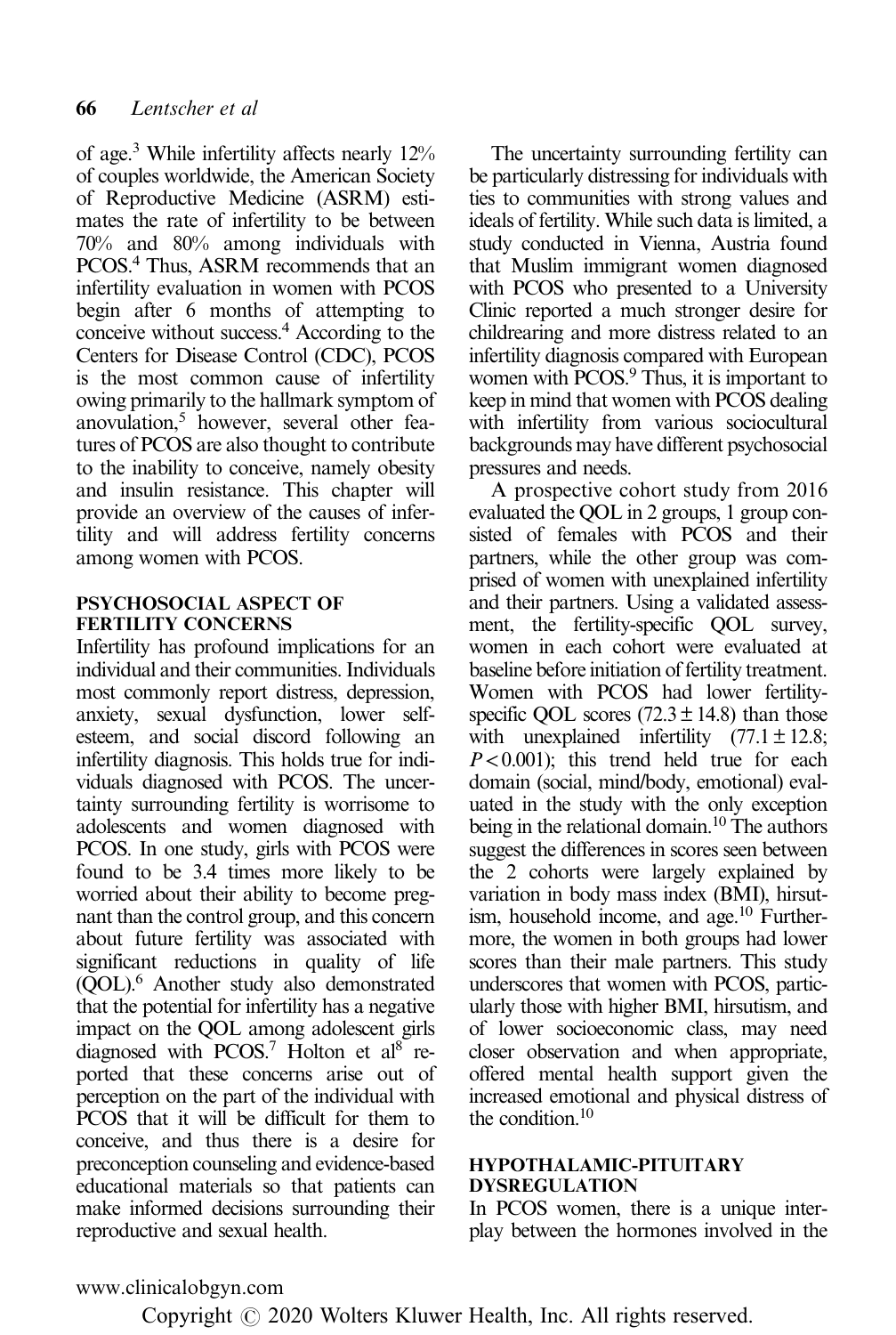hypothalamic-pituitary axis that culminates in chronic anovulation and consequently infertility. Unlike in normal cycling women who undergo hormonal variations throughout the menstrual cycle in response to different hormonal cues, women with PCOS have a relatively constant release of gonadotropins. The invariable luteinizing hormone (LH) pulse frequency in PCOS women mimics the frequencies classically seen in the late follicular phase of normal ovulatory women; a pattern that favors LH over follicle-stimulating hormone release.<sup>11</sup> In PCOS women, LH secreted by the anterior pituitary in response to gonadotropin-releasing hormone (GnRH) is characterized by increased pulse frequency, and to a lesser degree also an increase in pulse amplitude.<sup>12</sup> In addition, the LH receptors in PCOS women have a heightened response to GnRH when compared with non-PCOS women.<sup>13</sup> The abnormal secretory dynamics described above are evident by the elevated serum LH levels and high LH/follicle-stimulating hormone ratio classically seen in PCOS women.

It is postulated that hyperandrogenism, which is a cornerstone of PCOS, may also increase GnRH pulse activity, leading to both greater LH receptor sensitivity and elevated LH secretion.<sup>13</sup> In an effort to see if the androgens impacted LH secretion, Eagleson et al<sup>[14](#page-8-0)</sup> treated women with PCOS and a control group with progesterone either alone or with estrogen (combination oral contraception). Upon administration of the hormone treatment, both groups had a decrease in LH levels, however, it was more pronounced in the control cohort. However, when women with PCOS who were treated with the antiandrogen flutamide, following either progesterone or the combination of oral contraception treatment, the women had restoration of LH levels similar to normal controls.<sup>14</sup> These findings corroborate the notion that elevated androgens inhibit the normal negative feedback of estrogen and progesterone on LH pulse release and play a role in normal hypothalamic-pituitary function.

## OVARIAN DYSFUNCTION

The morphologic characteristics of PCOS consist of 2 main features: an increasing number of antral follicles, and increase size and density of the ovarian stroma. While a subset of women with these ovarian features are ovulatory, for many follicular growth ceases once it reaches 5 to 8 mm in diameter. This failure to form a dominant follicle leads to anovulation and subsequent infertility. The dense ovarian stroma is primarily composed of theca cells. The theca cells convert cholesterol to androgens through a succession of intermediary steps, with the primary output being androstenedione followed by progesterone, 17alpha-hydroxyprogesterone, and dehydroepiandrosterone.<sup>15</sup> The androgen overproduction by the theca cells in PCOS ovaries, as well as the hyperresponse to LH provocation by these cells is one of the key reasons for the hyperandrogenic ovarian milieu in PCOS patients.

While androgens serve an important physiological function in follicle development, hyperandrogenism has been shown in numerous animal studies to have an aberrant effect on follicular development leading to negative effects on ovarian function. One study by Bertoldo et al<sup>16</sup> found that isolated preantral and antral follicles from PCOS mice resulted in slower growth compared with controls, and antral and preovulatory PCOS follicles exhibited reduced follicle health compared with controls. This study also found that PCOS female mice showed a poorer response to hyperstimulation and impaired oocyte function. These findings led the authors to conclude that prolonged exposure to androgen excess leads to aberrant follicle development, which is persistent even after removal from that environment.<sup>[16](#page-8-0)</sup> Thus, although the exact mechanism is unclear, ovarian dysregulation is also a contributor to infertility.

## INSULIN RESISTANCE AND FERTILITY

PCOS is commonly associated with insulin resistance and hyperinsulinemia; conditions which are thought to contribute to

www.clinicalobgyn.com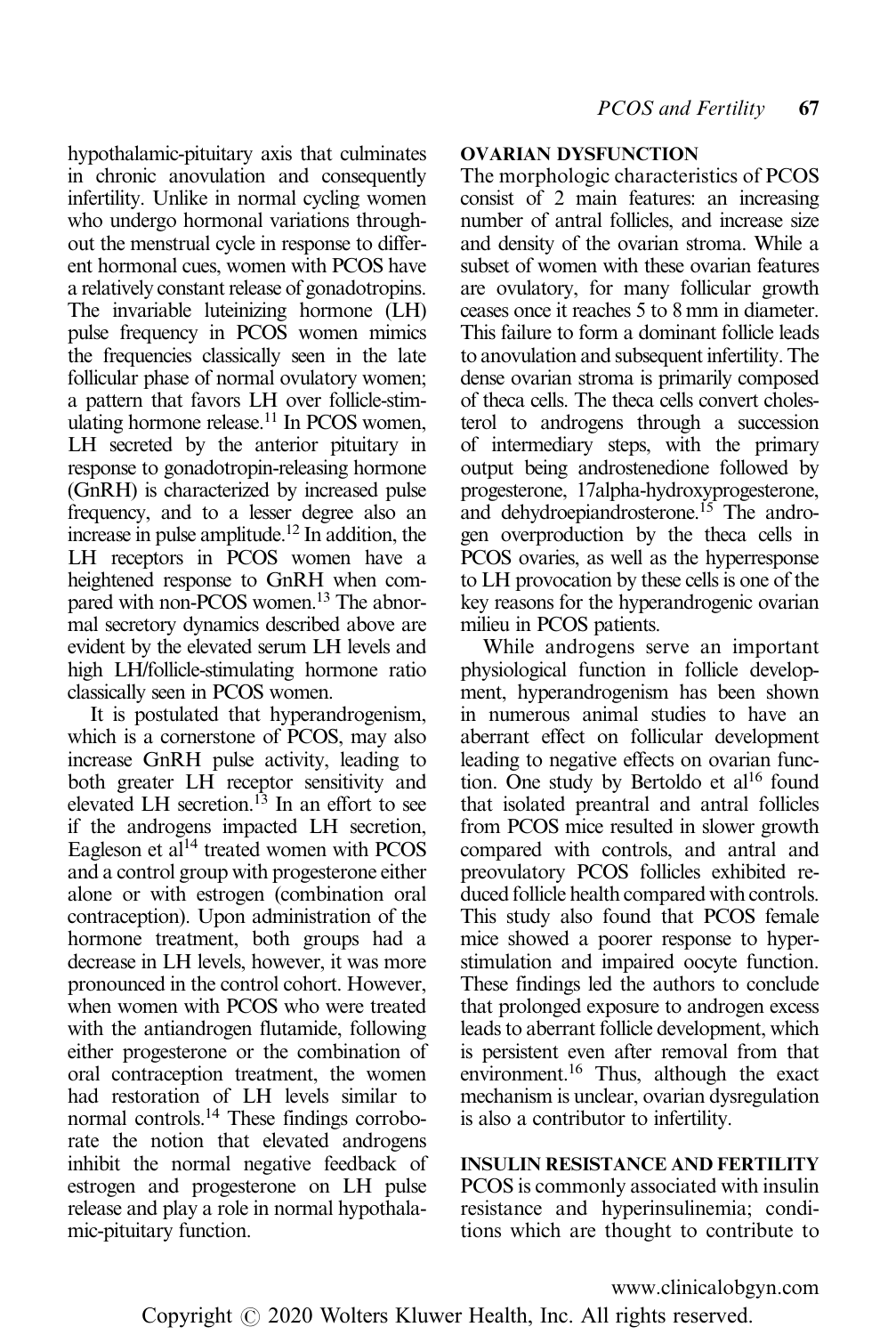the pathogenesis of PCOS. In addition, increased serum insulin levels and insulin resistance have been reported to be associated with decreased cycle ovulation, conception, pregnancy, and live birth rates[.17](#page-8-0) In a 2012 study of 45 reproductive-aged women with PCOS and 161 control women, Tsai et al<sup>18</sup> amassed dietary intake, glucose metabolism, and sex hormones for each group. Women with PCOS had elevated postprandial glucose levels, fasting insulin, and insulin resistance compared with women without PCOS, demonstrated by marked metabolic profile differences among the PCOS cohort.<sup>18</sup>

Metformin is a biguanide insulinsensitizing agent that is often administered for PCOS women with clinical signs or biochemical evidence of insulin resistance, with a goal of improving insulin resistance and correcting the underlying hormonal disruption. Metformin has been proven to be particularly effective in reducing insulin resistance and improving ovulatory performance. New insulin-sensitizing agents are being used in women with PCOS to maximize positive effect on insulin while limiting adverse side effects,  $19$  as metformin is poorly tolerated by some women due to gastrointestinal distress. Metformin also has been shown to increase ovulation when compared with placebo, however, it is less effective than other oral ovulation-induction agents; thus, metformin should not be utilized as a first-line treatment for this indication[.20](#page-8-0) The different medications for ovulation induction are discussed in greater detail in the pharmacotherapy chapter.

## VITAMIN D DEFICIENCY AND FERTILITY

Vitamin D has traditionally been associated primarily with bone function and calcium and phosphorus homeostasis, however, expression of the vitamin D receptor in the ovaries, uterus, and placenta have suggested a role for vitamin D in reproduction. The vitamin D receptor is expressed in granulosa cells, cumulus oophorus cells, endometrium, fallopian epithelial cells, placenta, and in the pituitary gland.<sup>2</sup> In addition, the placenta, endometrium, and ovary also express 1α-hydroxylase, the enzyme required to synthesize 1,25-dihydroxyvitamin  $D_3$  or calcitriol the active form of vitamin  $D<sup>2</sup>$  In the endometrial stroma cells, calcitriol regulates expression of the HOXA10 gene, which is important for successful implantation.<sup>21</sup> Upregulation of HOXA10 in the endometrium is necessary for embryo implantation. Cermik et  $al^{22}$ demonstrate HOXA10 expression was repressed by testosterone in women with PCOS. Endometrial biopsies obtained from women with PCOS demonstrated decreased HOXA10 mRNA expression levels, indicating a role for testosterone as a regulator of HOXA10 expression. Diminished uterine HOXA10 expression may also contribute to the diminished reproduction potential of women with PCOS by limiting embryo implantation.<sup>22</sup>

The vitamin D pathway has been suggested to have a regulatory role in PCOSassociated symptoms. Calcitriol has been associated with follicular growth and development, $^{23}$  and it has also been shown to increase the expression of the insulin receptor, insulin synthesis and secretion, and insulin sensitivity.<sup>21</sup> The presence of vitamin  $D$ receptor polymorphisms have been shown to be associated with the severity of PCOS phenotype; although these findings are controversial and need further investigation.

While lower vitamin D levels have been associated with ovulatory and menstrual irregularities, lower pregnancy success, hirsutism, hyperandrogenism, obesity, and elevated cardiovascular disease risk factor,<sup>24</sup> the prevalence of vitamin D deficiency among individuals with PCOS is also controversial. Two different meta-analyses reported that women with PCOS had substantially lower levels of vitamin D, yet noted that vitamin D deficiency was more common in a patient in PCOS women who are obese compared with nonobese PCOS women[.25,26](#page-9-0) Importantly, a meta-analysis by He et  $al^{27}$  did not show significant

www.clinicalobgyn.com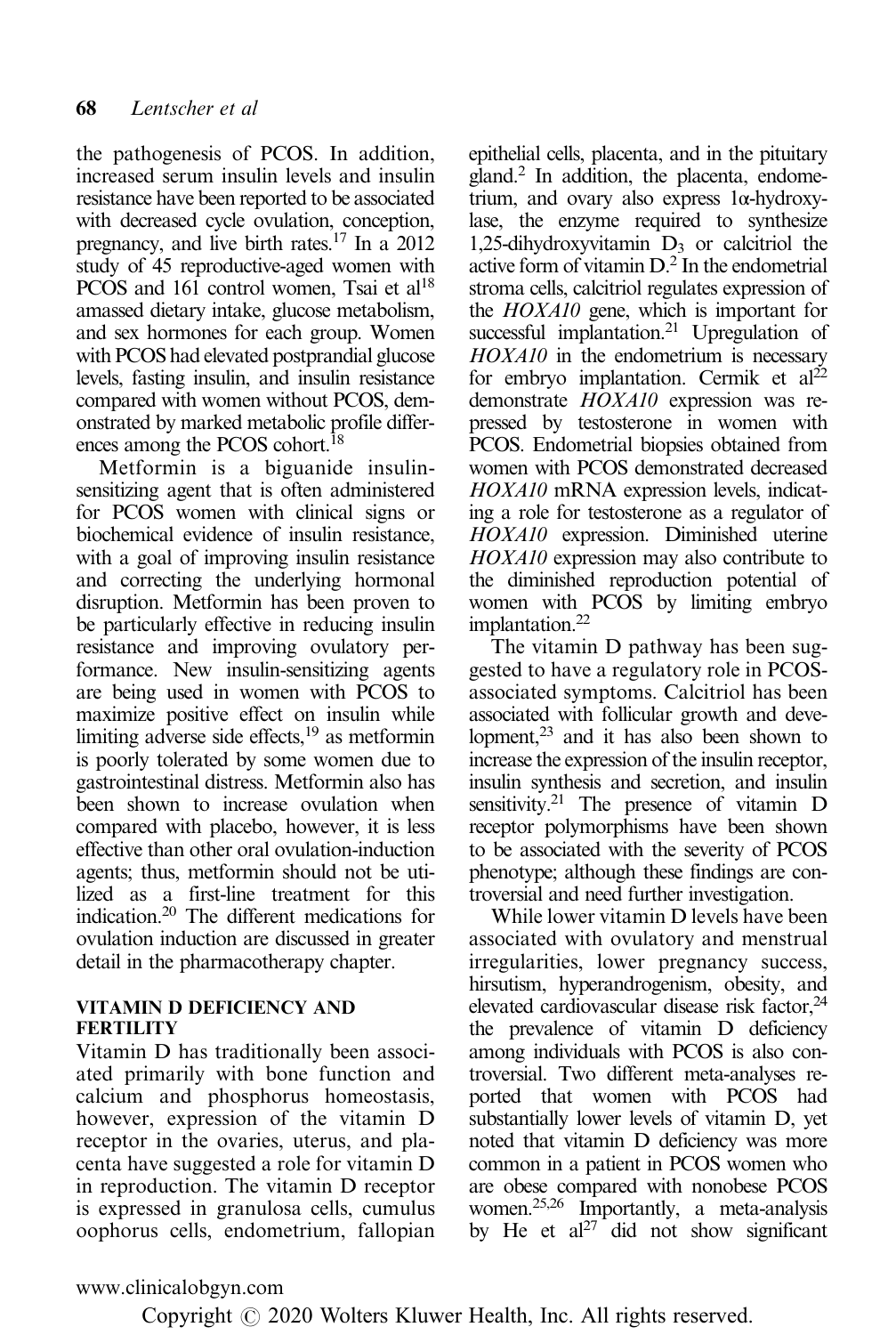improvement in markers of insulin resistance nor hyperandrogenism with vitamin D supplementation among individuals with PCOS. Thus, the increased risk of vitamin D deficiency among women with PCOS may be related to associated comorbidities, and not necessarily to the pathophysiology of PCOS itself.

#### FERTILITY AND MITOCHONDRIA FUNCTION

The relationship of cellular dysfunction and PCOS has garnered attention in a recent investigation, with mitochondria thought to play a large role to the underlying etiology. Mitochondria are the functional "powerhouse" of the cell and play a fundamental role in cell energy metabolism and apoptosis, as well as signal transduction for cell proliferation.[28](#page-9-0) The role of mitochondrial function disorders in the pathogenesis of PCOS has been demonstrated by Papalou et al[.29](#page-9-0) It may account for several characteristics of PCOS, such as androgen excess, insulin resistance, obesity, abnormal follicular development, and inflammation.

While the exact relationship between mitochondrial dysfunction and PCOS is unknown, there are several factors that are thought to contribute to the disruption.<sup>[30](#page-9-0)</sup> Replication errors are more likely to occur in mitochondrial DNA than in nuclear DNA, which leads to greater mutations, deletions, and mitochondrial DNA molecule depletion. In addition, oxidative stressinduced cellular damage is increased in women with PCOS, and although the exact mechanism is unknown, it is thought to lead to insulin resistance and other metabolic abnormalities, the possibility at the level of the mitochondria. This pathway may also be responsible for cellular changes which lead to the development of metabolic syndrome; a condition often seen in PCOS women characterized by hypertension, increased abdominal adiposity, dyslipidemia, and impaired glucose metabolism[.31](#page-9-0) Cellular oxidative stress is closely related to inflammation, and the ability to completely distinguish it from inflammation is quite difficult. Oxidative stress is positively correlated with androgen levels and contributes to hyperandrogenism in PCOS patients. Follicular fluid is complex and contains a mixture of protein, sugar, reactive oxygen species, antioxidants, and hormones.<sup>32</sup> Oocytes have a large quantity of mitochondria that play an important regulatory role in oocyte maturation, fertilization, and preimplantation embryo development.<sup>32</sup> The concentration of these substances directly affects oocyte maturity and quality. Imbalances between antioxidant factors and reactive oxygen species in the follicular fluid may have adverse effects on oocyte quality, fertilization, and embryo development. This process is likely through alteration of the equilibrium of the follicular microenvironment and results in abnormal ovulation and infertility in patients with PCOS[.33](#page-9-0) Numerous indicators of oxidative stress are abnormal in the blood and follicular fluid of patients with PCOS and may play a role in infertility among these women.

## FERTILITY AND OBESITY

In the United States, nearly 50% of reproductive age women are overweight (BMI>  $25 \text{ kg/m}^2$ ) or obese (BMI > 30 kg/m<sup>2</sup>).<sup>34</sup> Obesity alone is a risk factor for hypertension, dyslipidemia, DM, sleep apnea, and cardiovascular disease; thus, elevating the rate of allcause mortality in this population.<sup>35</sup> Women with PCOS, who manifest the overweight or obese phenotype, can suffer not only from these negative health implications but also from infertility. Obesity is commonly associated with ovulatory dysfunction; women with a BMI  $>$  27 kg/m<sup>2</sup> have a relative risk (RR) of anovulatory infertility of 3.1 [95% confidence interval (CI), 2.2-4.4] compared with their lean counterparts.  $36,37$  Furthermore, obesity is associated with higher doses of medication to induce ovulation as well as a decreased response to clomiphene citrate [increased BMI: odds ratio (OR): 0.92; 95% CI, 0.40-0.89][.38](#page-9-0) Moreover, in a systematic review of 27 in vitro fertilization (IVF) studies showed that women with obesity have

www.clinicalobgyn.com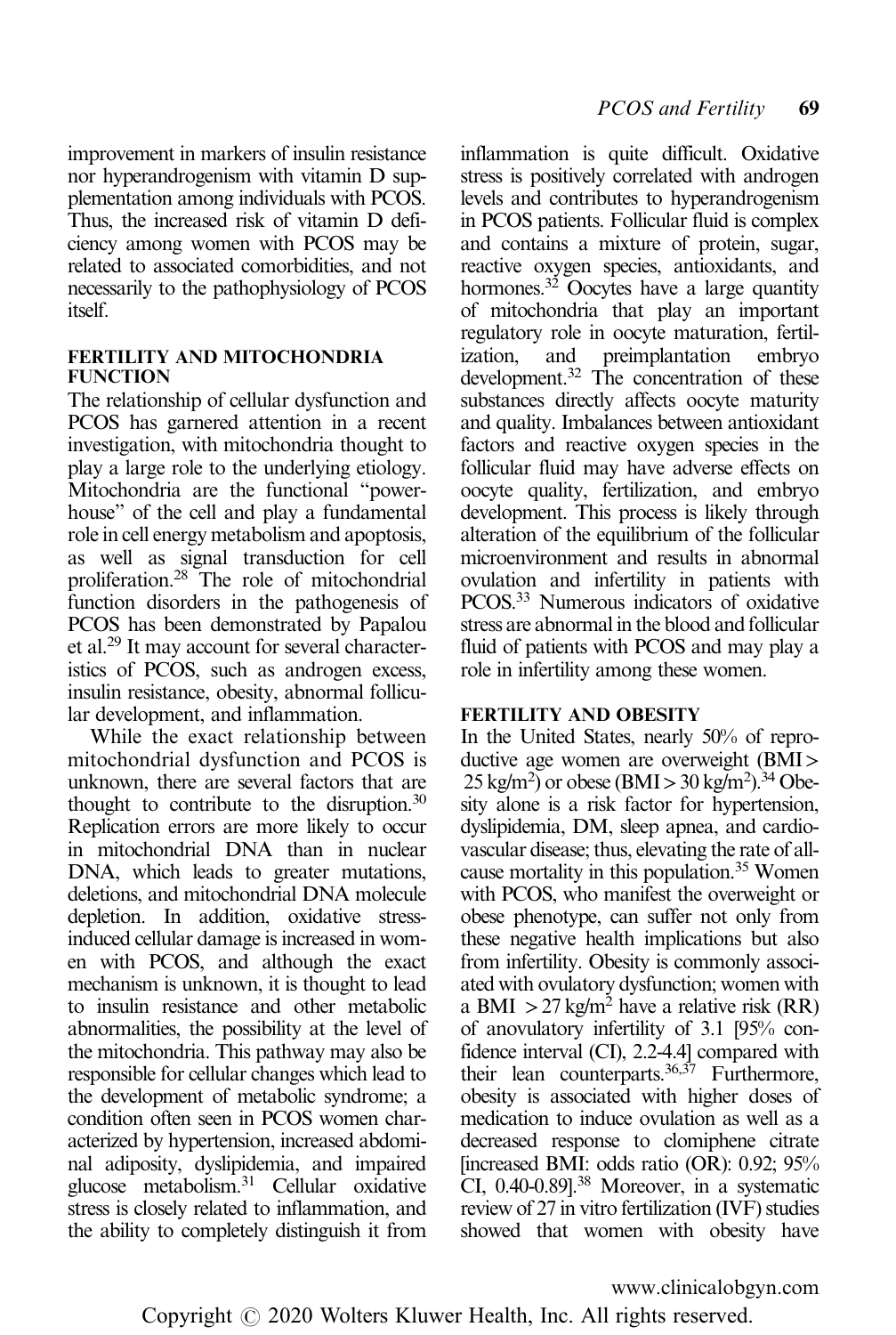a reduced chance of clinical pregnancy and live birth compared with normal-weight women[.39](#page-9-0) This was confirmed in a metaanalysis of 33 IVF studies of over 47,000 cycles which concluded that overweight and obese women have a significantly reduced rates of clinical pregnancy (RR: 0.90,  $P < 0.0001$ ) and live birth (RR: 0.84,  $P=0.0002$ ) compared with women with a BMI of  $\langle 25 \text{ kg/m}^2$ <sup>[40](#page-9-0)</sup> It is thought that obesity alters oocyte quality, fertilization, and possibly modifies endometrial receptivity. Hence, weight loss and lifestyle modifications should be highly encouraged in PCOS women who are obese or overweight. These modifications can serve to improved maternal overall health but also can be instrumental in the goal to conceive and maintain a healthy pregnancy.

## INFERTILITY TREATMENT

PCOS is strongly associated with infertility and is one of the most common reasons women seek medical assistance. Treatment options vary for women with PCOSassociated infertility and include oral ovulation-induction agents, controlled ovarian stimulation, and IVF. The goal with ovulation induction is single follicular recruitment in efforts to limit the risk of multiple gestations. Careful monitoring is often indicated for PCOS women undergoing fertility treatment given the high risk of multifollicular recruitment, the potential of multiple gestations, and ovarian hyperstimulation syndrome. Cycle cancellation should be discussed with the patient when the response to treatment is deemed too high. Should ovulation-induction treatments fail, IVF is an option. Although ovarian hyperstimulation is of concern given the high number of follicles seen in PCOS women, IVF protocols with consideration about gonadotropin dosing and the use of GnRH agonists triggers have significantly decreased the risk of ovarian hyperstimulation syndrome. Furthermore, IVF allows for a single embryo transfer which significantly lessens the risk of a twin pregnancy. Thus, a stepwise approach to treatment should be formulated for women with PCOS, with strong consideration on treatment modality based on the risk/benefit stratification. The different infertility treatments are discussed in more detail in other chapters.

#### PCOS AND PREGNANCY COMPLICATIONS

The heterogeneity of PCOS and the paucity of large randomized studies evaluating pregnancy in PCOS patients limits our understanding of the causal relationships of PCOS and adverse pregnancy outcomes. It is clear that the metabolic sequelae associated with PCOS affect all stages in a women's life; hence, it should be of little surprise that there are also some associated obstetric complications due to these metabolic risks. There are have been several meta-analyses which have investigated the association between PCOS and the risk of pregnancy complications. PCOS patients have consistently been associated with an increased risk of gestational diabetes mellitus (GDM), hypertensive disorders in pregnancy, alterations of birth weight, and early pregnancy loss.<sup>41–[43](#page-9-0)</sup>

# GDM

GDM is one of the most common obstetric complications seen in 3% to 9% of pregnancies in the United States.<sup>44</sup> Unfortunately, these numbers continue to rise given the increase in obesity, sedentary lifestyle, advancement in maternal age at conception, and the increased use of fertility medications resulting in multiple gestations. GDM is defined as carbohydrate intolerance that begins or is first recognized during pregnancy[.45](#page-9-0) The American College of Obstetricians and Gynecologists have adopted the American Diabetic Association (ADA) and National Institute of Diabetes and Digestive and Kidney Disease (NIDDK) guidance on screening for diabetes and prediabetes taking into account not only previous pregnancy history but also risks factors for type 2 DM.<sup>45</sup> Interestingly,

www.clinicalobgyn.com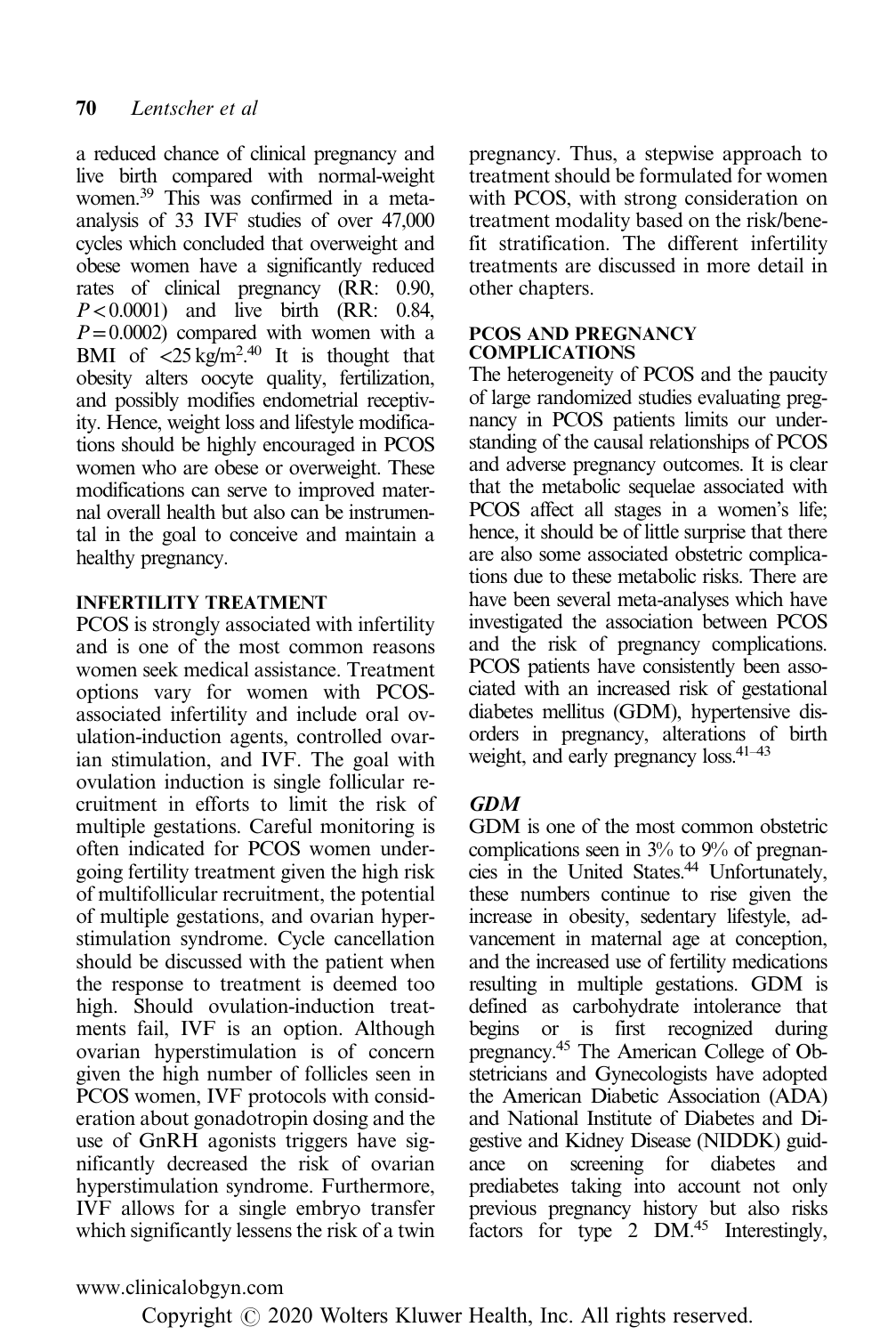pregnant women with a BMI  $>$  25 kg/m<sup>2</sup> and with PCOS, acanthosis nigricans, or any other condition associated with insulin resistance should be screened early in pregnancy given the high risk for type 2 DM.<sup>45</sup>

While there are similar metabolic risks, it is still unclear if PCOS independently increases the risk of GDM, or if this is related to increased adiposity. Mikola et al<sup>[46](#page-9-0)</sup> found that PCOS independently increased the risk of GDM, but that overweight or obese women with PCOS was the strongest predictor for the development of GDM. Similarly, in a metaanalysis of 15 studies, Boomsma et  $al<sup>43</sup>$  $al<sup>43</sup>$  $al<sup>43</sup>$ found women with PCOS demonstrated a significantly higher change of developing GDM compared with controls (OR: 2.94; 95% CI, 1.70-4.08). Furthermore, a subgroup analysis of 5 higher validity studies from Boomsma et al's<sup>43</sup> meta-analysis further reinforced the increased risk of PCOS women developing GDM (OR: 3.66; 95% CI, 1.20-11.16). In a more recent meta-analysis investigating 29 studies, PCOS in pregnancy was again associated with a significantly increased risk of GDM when compared with non-PCOS women (RR: 2.78; 95% CI, 2.27- 3.40).[47](#page-9-0) Conversely, a large multicenter case-control study of over 2000 women indicated that the increased risk of GDM in women with PCOS was related to obesity and maternal age rather than the underlying PCOS diagnosis.<sup>[48](#page-9-0)</sup> Similarly, 2 case-control studies evaluating PCOS women with non-PCOS women, who were matched by BMI and age, showed no increase in GDM within the PCOS cohort[.49](#page-9-0),[50](#page-9-0) Since there are different PCOS phenotypes, screening for GDM should be underscored in those women with risk factors and an increased BMI as per the current recommendations.

#### Hypertensive Disorders in Pregnancy

Hypertensive disorders in pregnancy are estimated to affect 6% to 8% of all pregnancy in the United States and is the second leading cause of maternal mortality.<sup>51</sup> This category encompasses various conditions to include chronic hypertension, gestational hypertension, preeclampsia/eclampsia as well as chronic hypertension with superimposed preeclampsia. The different hypertensive disorders are characterized by the onset of hypertension (either prepregnancy, before 20 wk gestation, or after 20 wk gestation), presence or absence of proteinuria, the occurrence of end-organ dysfunction, or seizures. Given that some of the risk factors for hypertensive disorders are also associated with PCOS, namely diabetes and obesity, the association between the 2 conditions seems plausible.

A pooled meta-analysis of 15 studies showed that women with PCOS demonstrated a significantly higher chance of developing a hypertensive disorder of pregnancy when compared with non-PCOS women (OR: 3.67; 95% CI, 1.98-6.81)[.43](#page-9-0) Similarly, women with PCOS also demonstrated a significantly higher probability of developing preeclampsia than the control cohort (OR:  $3.47$ ;  $95\%$  CI, 1.95-6.17).<sup>[43](#page-9-0)</sup> It should be noted that in all studies in which preeclampsia was an endpoint there was reported a lower parity, higher BMI, and more multiple gestations among women with PCOS versus controls. Yu et  $al^{47}$  in a meta-analysis of 29 studies that evaluated preeclampsia and gestation hypertension between PCOS pregnancies versus pregnancies without PCOS showed a harmful impact for both conditions (preeclampsia: RR: 2.79; 95% CI, 2.29-3.38, gestational hypertension: RR: 2.46; 95% CI, 1.95-3.09) in PCOS women. Given the higher likelihood for hypertensive disorders in pregnancy among women with PCOS, careful attention to blood pressure and symptomatology at each prenatal visit and postpartum should be undertaken.

## Alteration in Birth Weight

As previously highlighted, there is an increased risk of both DM and hypertensive disorders in PCOS women. Ironically, women with DM are at increased risks of

www.clinicalobgyn.com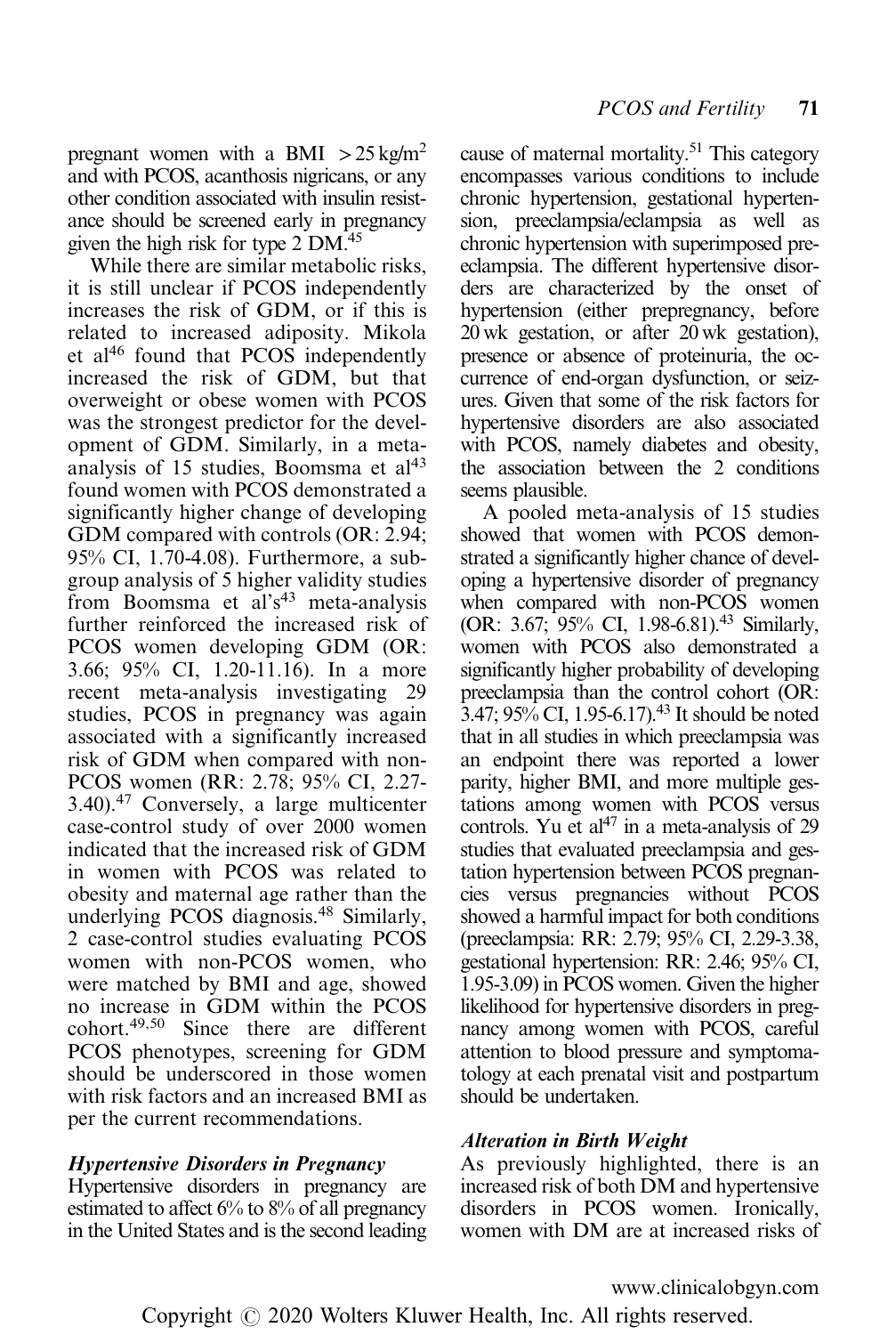macrosomia, whereas those women with hypertensive disorders have an increased chance of small for gestational age (SGA) infants secondary to placental insufficiency. In a pooled meta-analysis of 12 studies, the data revealed a statistically, albeit not clinically, significant lower neonatal birth weight among infants of women with PCOS (mean weight difference: −38.4 g; 95% CI,  $-62.2$  to  $-14.6$ ).<sup>43</sup> However, when a subgroup analysis of 4 studies in which controls were matched for confounders there was no significant difference in birth weight. Similarly, in a meta-analysis pertaining to the outcomes of macrosomia (11 studies) and SGA infants (10 studies) in women with PCOS compared with controls, the data showed that pregnant PCOS women did not have an increased risk of macrosomia (RR: 1.14; 95% CI, 0.96-2.20) or SGA (RR: 1.45; 95% CI, 0.96-2.20)[.47](#page-9-0) Thus, an underlying PCOS diagnosis does not appear to play a role in the birth weight of the infant.

# Early Pregnancy Loss

Spontaneous abortion in women with PCOS has been reported to be as high as 30% to 40%, which is ∼3-fold higher than the reported rates of 10% to 15% for women without PCOS.<sup>52</sup> Similarly, individuals with recurrent miscarriage have been found to have a higher prevalence of polycystic-appearing ovaries on ultrasound (40% to 82%), compared with those unaffected  $(23\%)$ .<sup>53</sup> It should be noted, however, that these studies often use nonstandardized diagnostic criteria and varying imagine modalities to assess the ovarian findings. One possible explanation for the observed increase in the spontaneous abortion rate among women with PCOS is the use of ovulation-induction agents including the use of clomiphene citrate. A significantly higher rate of spontaneous abortion has been reported among pregnancies resulting from the use of clomiphene citrate compared with spontaneous pregnancies in patients who are otherwise experiencing subfertility.<sup>54</sup> However, other studies have opposed this claim or suggested this observation may be dose dependent or based on early pregnancy monitoring/testing in this subgroup.<sup>55</sup>

An increase in early pregnancy loss has also been attributed to the increased prevalence of elevated LH levels, hyperandrogenism, insulin resistance, and obesity. Though elevated LH levels have been associated with an increased risk of miscarriage, this has not been found to be predictive of pregnancy loss.<sup>[56](#page-10-0)</sup> Insulin resistance, however, has been identified as an independent risk factor for miscarriage, particularly when not controlled.[57](#page-10-0) One study by Wang et  $al^{58}$  $al^{58}$  $al^{58}$  showed that although women with PCOS were found to have an increase in the prevalence of spontaneous abortion compared with women without PCOS, this effect was decreased to nonsignificant and ultimately nil after controlling for obesity and other confounding factors including the type of treatment received. Thus, the increased rate of miscarriage seen among women with PCOS may be secondary to the increased prevalence of obesity, insulin resistance, and other confounding factors.

# **Conclusions**

Women with PCOS are at increased risk for infertility owing primarily to anovulation. However, given the various hormonal perturbations experienced by women with PCOS, several factors likely play a critical role in fertility as addressed in this chapter. While there is still much to glean about the relationship between PCOS and fertility, it is clear that lifestyle modifications, weight optimization, and when indicated, medication may be beneficial. The goal in treating PCOS women is to optimize their health preconceptionally in efforts to achieve a successful pregnancy while minimizing obstetric complications. Women with PCOS should be encouraged that they can successfully conceive and have a healthy pregnancy.

www.clinicalobgyn.com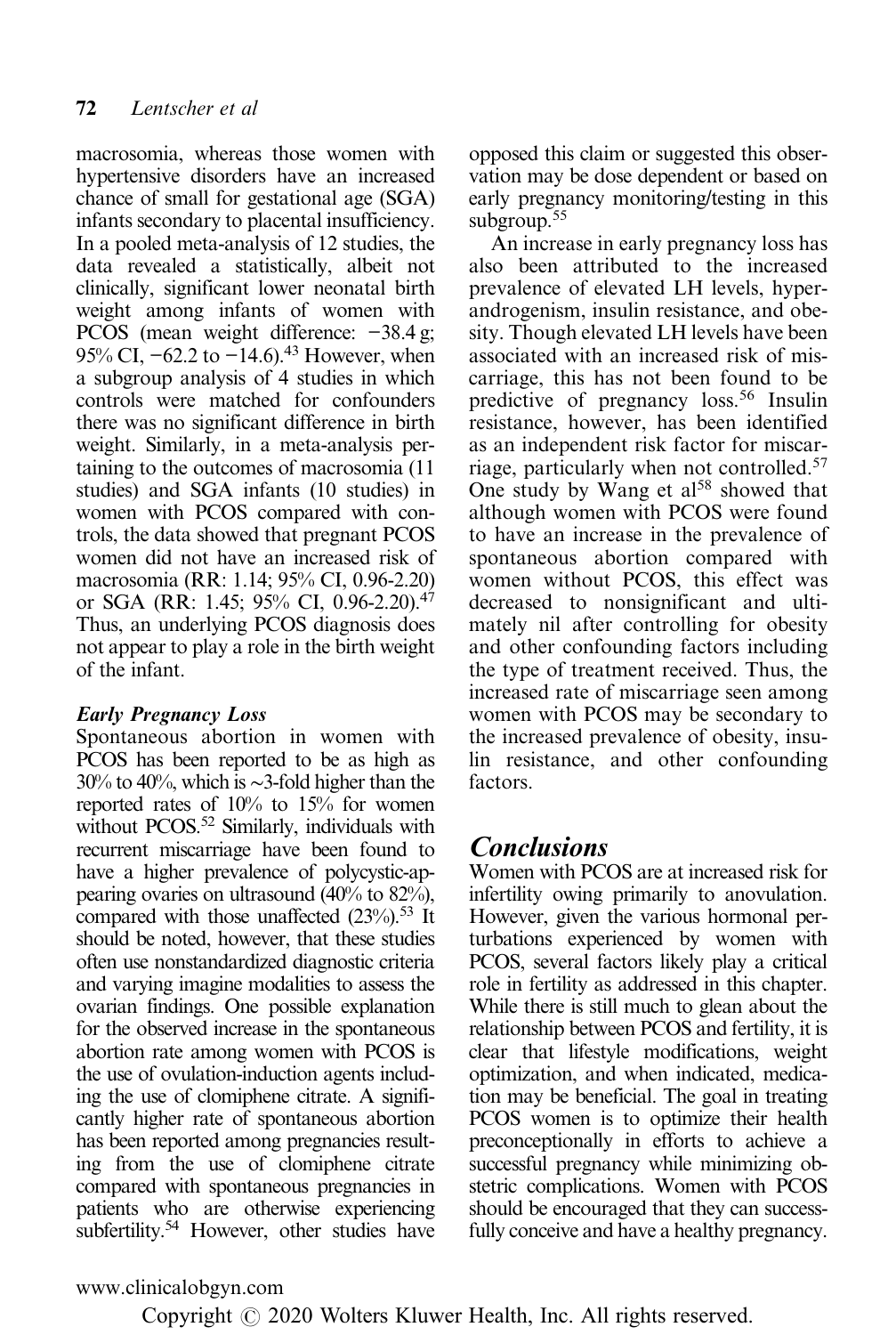<span id="page-8-0"></span>However, more research is still needed to better understand the relationship between PCOS and fertility so that women with PCOS can be appropriately counsel and aided when they seek medical attention.

# References

- 1. Melo AS, Vieira CS, Barbieri MA, et al. High prevalence of polycystic ovary syndrome in women born small for gestational age. Hum Reprod. 2010;25:2124–2131.
- 2. Muscogiuri G, Altieri B, de Angelis C, et al. Shedding new light on female fertility: the role of vitamin D. Rev Endocr Metab Disord. 2017;18: 273–283.
- 3. World Health Organization (WHO). Infertility Definitions and Terminology. Geneva, Switzerland: World Health Organization, World Health Organization; 2016.
- 4. Practice Committee of the American Society for Reproductive Medicine. Definitions of infertility and recurrent pregnancy loss: a committee opinion. Fertil Steril. 2013;99:63.
- 5. Centers for Disease Control and Prevention. Infertility FAQs, CTRS. 2019. Available at: [www.cdc.](http://www.cdc.gov/reproductivehealth/infertility/) [gov/reproductivehealth/infertility/](http://www.cdc.gov/reproductivehealth/infertility/). Accessed January 2019.
- 6. Trent ME, Rich M, Austin SB, et al. Fertility concerns and sexual behavior in adolescent girls with polycystic ovary syndrome: implications for quality of life. J Pediatr Adolesc Gynecol. 2003;16: 33–37.
- 7. Jones GL, Hall JM, Lashen HL, et al. Healthrelated quality of life among adolescents with polycystic ovary syndrome. J Obstet Gynecol Neonatal Nurs. 2011;40:577–588.
- 8. Holton S, Hammarberg K, Johnson L. Fertility concerns and related information needs and preferences of women with PCOS. Hum Reprod Open. 2018;2018:hoy019.
- 9. Schmid J, Kirchengast S, Vytiska-Binstorfer E, et al. Psychosocial and sociocultural aspects of infertility—a comparison between Austrian women and immigrant women. Anthropol Anz. 2004;62:301–309.
- 10. Santoro N, Eisenberg E, Trussell JC, et al. Fertility-related quality of life from two RTC cohorts with infertility: unexplained infertility and polycystic ovary syndrome. Hum Reprod. 2016;31: 2268–2279.
- 11. Waldstreicher J, Santoro NF, Hall JE, et al. Hyperfunction of the hypothalamic-pituitary axis in women with PCOS. J Clin Endocrinol Metab. 1988;66:165–172.
- 12. Taylor AE, McCourt B, Martin KA, et al. Determinants of abnormal gonadotropin secretion in

clinically defined women with polycystic ovarian syndrome. J Clin Endocrinol Metab. 1997;82: 2248–2256.

- 13. Morales AJ, Laughlin GA, Butzow T, et al. Insulin, somatotropic and luteinizing hormone axes in lean and obese women with polycystic ovarian syndrome: common and distinct features. J Clin Endocrinol Metab. 1996;81:2854–2864.
- 14. Eagleson CA, Gingrich MB, Pastor CL, et al. Polycystic ovarian syndrome: evidence that flutamide restores sensitivity of the gonadotropinreleasing hormone pulse generator to inhibition by estradiol and progesterone. Clin Endocrinol Metab. 2000;85:4047–4052.
- 15. Gilling-Smith C, Willis DS, Beard RW, et al. Hypersecretion of androstenedione by isolated theca cells from polycystic ovaries. J Clin Endocrinol Metab. 1994;79:1158–1165.
- 16. Bertoldo MJ, Caldwell ASL, Riepsamen AH, et al. A hyperandrogenic environment causes intrinsic defects that are detrimental to follicular dynamics in a PCOS mouse model. Endocrinology. 2019;160:699–715.
- 17. Zhang D, Yang X, Li J, et al. Effect of hyperinsulinemia and insulin resistance on endocrine, metabolic and fertility outcomes in women with polycystic ovary syndrome undergoing ovulation induction. Clin Endocrinol  $(Oxf)$ . 2019;91: 440–448.
- 18. Tsai YH, Wang TW, Wei HJ, et al. Dietary intake, glucose metabolism and sex hormones in women with polycystic ovary syndrome (PCOS) compared with women with non-PCOS-related infertility. Br J Nutr. 2013;109:2190–2198.
- 19. Morgante G, Massaro MG, Di Sabatino A, et al. Therapeutic approach for metabolic disorders and infertility in women with PCOS. Gynecol Endocrinol. 2018;34:4–9.
- 20. Practice Committee of the American Society for Reproductive Medicine. Role of metformin for ovulation induction in infertile patients with polycystic ovary syndrome (PCOS): a guideline. Fertil Steril. 2017;108:426–441.
- 21. Du H, Daftary GS, Lalwani SI, et al. Direct regulation of HOXA10 by  $1,25-(OH)2D_3$  in human myelomonocytic cells and human endometrial stromal cells. Mol Endocrinol. 2005;19: 2222–2233.
- 22. Cermik D, Selam B, Taylor HS. Regulation of HOXA-10 expression by testosterone in vitro and in the endometrium of patients with polycystic ovary syndrome. J Clin Endocrinol Metab. 2003;88: 238–243.
- 23. Chang HM, Klausen C, Leung PC. Antimullerian hormone inhibits follicle-stimulating hormone-induced adenylyl cyclase activation, aromatase expression, and estradiol production in human granulosalutein cells. Fertil Steril. 2013;100:585–592.

www.clinicalobgyn.com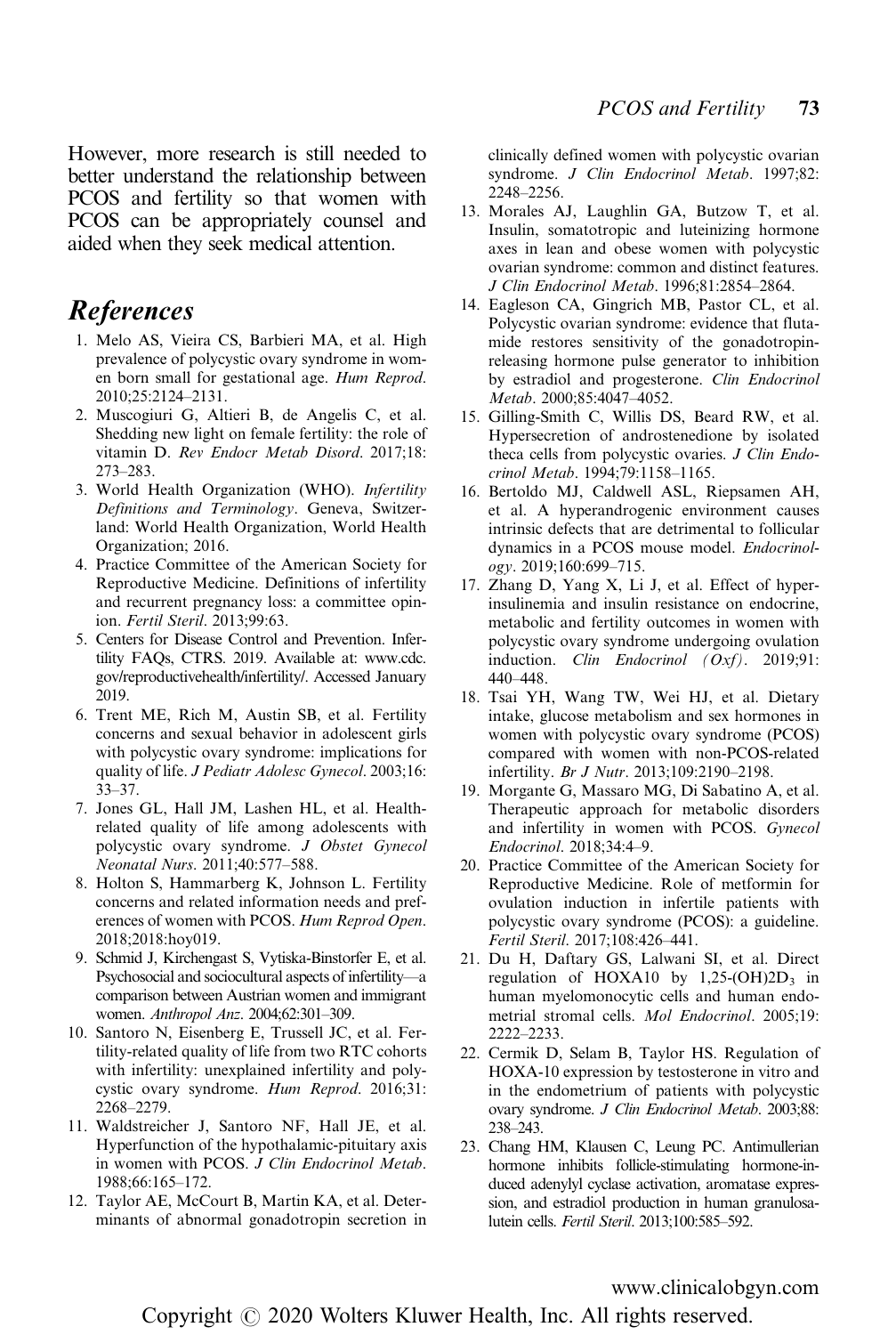#### <span id="page-9-0"></span>74 Lentscher et al

- 24. Thomson RL, Spedding S, Buckley JD. Vitamin D in the aetiology and management of polycystic ovary syndrome. Clin Endocrinol (Oxf). 2012;77: 343–350.
- 25. Jia XZ, Wang YM, Zhang N, et al. Effect of vitamin D on clinical and biochemical parameters in polycystic ovary syndrome women: a meta-analysis. J Obstet Gynaecol Res. 2015;41:1791–1802.
- 26. Tsakova AD, Gateva AT, Kamenov ZA. 25(OH) vitamin D levels in premenopausal women with polycystic ovary syndrome and/or obesity. Int J Vitam Nutr Res. 2012;82:399–404.
- 27. He C, Lin Z, Robb SW, et al. Serum vitamin D levels and polycystic ovary syndrome: a systematic review and meta-analysis. Nutrients. 2015;7: 4555–4577.
- 28. Wallace DC. Mitochondria as chi. Genetics. 2008; 179:727–735.
- 29. Papalou O, Victor VM, Diamanti-Kandarakis E. Oxidative stress in polycystic ovary syndrome. Curr Pharm Des. 2016;22:2709–2722.
- 30. Zhang J, Bao Y, Zhou X, et al. Polycystic ovary syndrome and mitochondrial dysfunction. Reprod Biol Endocrinol. 2019;17:67.
- 31. Mahalingaiah S, Diamanti-Kandarakis E. Targets to treat metabolic syndrome in polycystic ovary syndrome. Expert Opin Ther Targets. 2015;19: 1561–1574.
- 32. Chappel S. The role of mitochondria from mature oocyte to viable blastocyst. Obstet Gynecol Int. 2013;2013:183024.
- 33. Nuñez-Calonge R, Cortés S, Gutierrez Gonzalez LM, et al. Oxidative stress in follicular fluid of young women with low response compared with fertile oocyte donors. Reprod Biomed Online. 2016;32:446–456.
- 34. Flegal KM, Carroll MD, Kit BK, et al. Prevalence of obesity and trends in the distribution of body mass index among US adults, 1999-2010. JAMA. 2012;307:491–497.
- 35. Practice Committee of the American Society for Reproductive Medicine. Obesity and reproduction: a committee opinion. Fertil Steril. 2015;104: 1116–1125.
- 36. Rich-Edwards JW, Goldman MB, Willett WC, et al. Adolescent body mass index and infertility caused by ovulatory disorder. Am J Obstet Gynecol. 1994;171:171–177.
- 37. Grodstein F, Goldman MB, Cramer DW. Body mass index and ovulatory infertility. Epidemiology. 1994;5:247–250.
- 38. Imani B, Eijkemans MJ, te Velde ER, et al. A nomogram to predict the probability of a live birth after clomiphene citrate induction of ovulation in normogondotropic oligoamenorrheic infertility. Fertil Steril. 2002;77:91–97.
- 39. Konic AM, Mutsaerts MA, Kuchenbecker WK, et al. Complications and outcome of assisted

reproductive technologies in overweight and obese women. Hum Reprod. 2012;27:457–467.

- 40. Rittenberg V, Seshadri S, Sunkara SK, et al. Effect of body mass index on IVF treatment outcome: an updated systematic review and meta-analysis. Reprod Biomed Online. 2011;23: 421–439.
- 41. Kjerulff LE, Sanchez-Ramos L, Duffy D. Pregnancy outcomes in women with polycystic ovary syndrome: a meta-analysis. Am J Obstet Gynecol. 2011;204:558.e1–558.e6.
- 42. Qin JZ, Pang LH, Li MJ, et al. Obstetric complications in women with polycystic ovary syndrome: a systematic review and meta-analysis. Reprod Biol Endocrinol. 2013;11:56.
- 43. Boomsma CM, Eijkemans MJC, Hughes EG, et al. A meta-analysis of pregnancy outcomes in women with polycystic ovary syndrome. Hum Reprod Update. 2006;12:673–683.
- 44. Moore TR, Catalano P. Diabetes in pregnancy. In: Creasy RK, Resnick R, Iams JD, eds. Creasy and Resnik's Maternal-Fetal Medicine: Principles and Practice, 6th ed. Philadelphia, PA: Saunders Elsevier; 2009:953–994.
- 45. Committee on Practice Bulletins—Obstetrics. ACOG Practice Bulletin No. 190: Gestational diabetes mellitus. Obstet Gynecol. 2018;131: e49–e64.
- 46. MikolaM, Hiilesmaa V, Halttunen M, et al. Obstetric outcome in women with polycystic ovarian syndrome. Hum Reprod. 2001;16:226–229.
- 47. Yu H, Chen H, Rao D, et al. Association between polycystic ovary syndrome and the risk of pregnancy complications: a PRISMA—compliant systematic review and meta-analysis. Medicine (Baltimore). 2016;95:e4863.
- 48. Mustaniemi S, Vaarasmaki M, Eriksson JG, et al. Polycystic ovary syndrome and risk factors for gestational diabetes. Endocr Connect. 2018;7: 859–869.
- 49. Haakova L, Cibula D, Rezabek K, et al. Pregnancy outcomes in women with PCOS and in controls matched by age and weight. Hum Reprod. 2003;18:1438–1441.
- 50. Turhan NO, Seckin NC, Aybar F, et al. Assessment of glucose tolerance and pregnancy outcome of polycystic ovary patients. Int J Gynaecol Obstet. 2003;81:163–168.
- 51. ACOG Practice Bulletin No. 202: Gestational hypertension and preeclampsia. Obstet Gynecol. 2019; 133:e1–e25.
- 52. Jakubowicz DJ, Iuorno MJ, Jakubowicz S, et al. Effects of metformin on early pregnancy loss in polycystic ovary syndrome. J Clin Endocrinol Metab. 2002;87:524–529.
- 53. Sagle M, Bishop K, Ridley N, et al. Recurrent early miscarriage and polycystic ovaries. BMJ. 1988;297:1027–1028.

#### www.clinicalobgyn.com